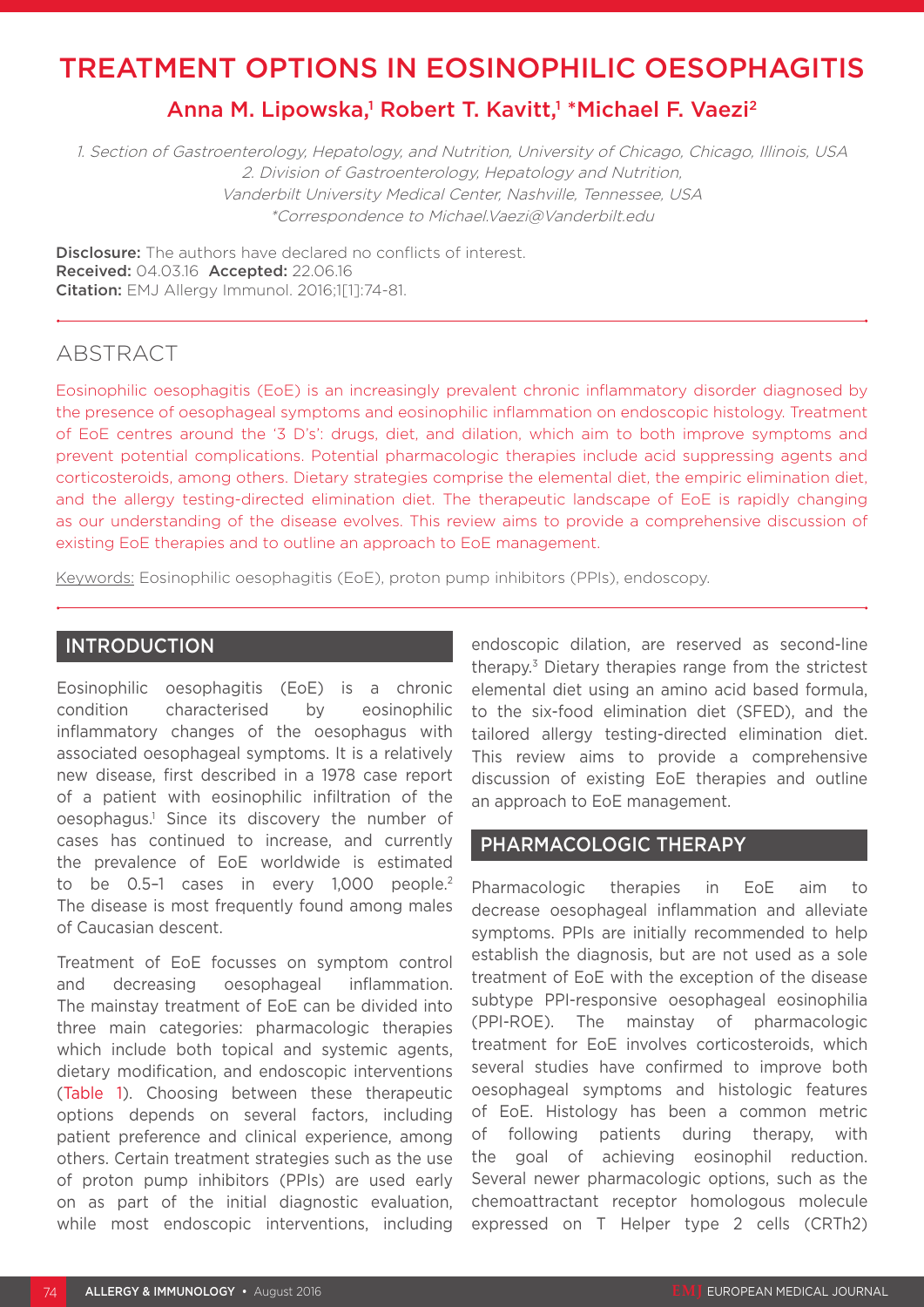antagonist, have emerged in recent years with promising results, but remain experimental to date.4

#### Proton Pump Inhibitors

Patients with gastro-oesophageal reflux disease (GORD) are often found to have an elevated level of eosinophil infiltration in oesophageal tissue, a consequence of mucosal exposure to acidic contents and a presentation that can mimic EoE.5,6 During the diagnostic process, attempts to distinguish GORD from EoE are made by assessing responsiveness to PPIs. However, the benefits of PPI therapy appear to reach beyond their acid-suppressing effect. PPIs are thought to play an anti-inflammatory role through several mechanisms, including inhibiting cytokine production from the oesophageal epithelium, impairing neutrophil phagocytosis, and exhibiting anti-oxidant effects.7,8

Recent studies have revealed a subtype of EoE known as PPI-responsive oesophageal eosinophilia, defined by the attainment of histologic remission with the use of PPIs.<sup>9,10</sup> Recognising this phenomenon, the latest guidelines recommend a 2-month PPI course followed by repeat endoscopy with biopsies to exclude PPI-ROE.<sup>11</sup> In up to one-third of EoE patients who are found to have PPI-responsive disease, new data are emerging which supports long-term PPI therapy. A recent retrospective cohort study demonstrated that 73% of PPI-ROE patients remained in remission over a 12-month follow-up period and the majority of patients who relapsed re-achieved remission with PPI dose escalation, suggesting that PPI-ROE patients may require maintenance PPI therapy.12

#### Topical Corticosteroids

Topical corticosteroids are used as first-line agents and remain the mainstay of therapy in PPI-unresponsive EoE.13-15 Studies have found reduced oesophageal lamina propria remodelling and tissue fibrosis with topical steroid use.<sup>16,17</sup> Fluticasone and budesonide are the two most commonly used topical agents in EoE with the largest amount of supporting evidence.<sup>18-28</sup>

In children, oral budesonide significantly improved symptom, endoscopy, and histology scores compared with placebo.19 In the adult population with active EoE, budesonide was found to induce clinical and histological remission.20 Long-term budesonide use has also been found to maintain clinical and histologic remission while being

well-tolerated by patients in a 50-week trial.<sup>29</sup> Recommended doses of budesonide administered as a viscous suspension are 1 mg daily for children <10 years old and 2 mg daily for older children and adults.14

Fluticasone is dispensed through a metered-dose inhaler into the mouth and then swallowed, at 88–440 µg 2 to 4-times daily to children and 440–880 µg twice daily to adults.14 In one of the earliest trials comparing fluticasone with placebo in paediatric patients, fluticasone induced remission in 50% of study participants compared with just 9% in the placebo group.<sup>24</sup> A more recent multicentre trial indicated that 65% of patients receiving fluticasone achieved complete remission after 3 months.<sup>25</sup> Interestingly, a systematic review and meta-analysis comparing five randomised controlled trials (RCTs) indicated that while topical steroids provoke histological remission, they may not significantly improve clinical symptoms.30 Overall, >40% of patients have been found to have steroid refractory EoE and 91% of patients experienced a recurrence of symptoms 9 months after completing treatment, prompting the question of the need for alternative therapeutic agents.<sup>30,31</sup>

The most commonly cited side effect of topical corticosteroids is oral and oesophageal candidiasis, although patients may also be at a rare risk of adrenal axis suppression and reduction in bone density.32 Based on these findings, the length of steroid treatment should be decided on a case-bycase basis with close monitoring for side effects.

#### Systemic Corticosteroids

The use of systemic corticosteroids to treat EoE is limited given their expanded side effect profile and analogous benefits compared with topical agents. In the one existing RCT comparing oral prednisone to topical fluticasone, histological and clinical improvement was seen in both groups after 4 weeks of treatment and there was no significant difference between the groups in time-to-relapse.<sup>22</sup> However, 40% of patients on prednisone experienced adverse effects of the medication, including weight gain and Cushingoid features, compared with only 15% of fluticasone patients who developed oesophageal candidiasis and no systemic effects. With this in mind, in practice systemic steroids have been reserved for severe refractory cases of EoE, and when used are administered at high doses, for example prednisone at 1-2 mg/kg. $11$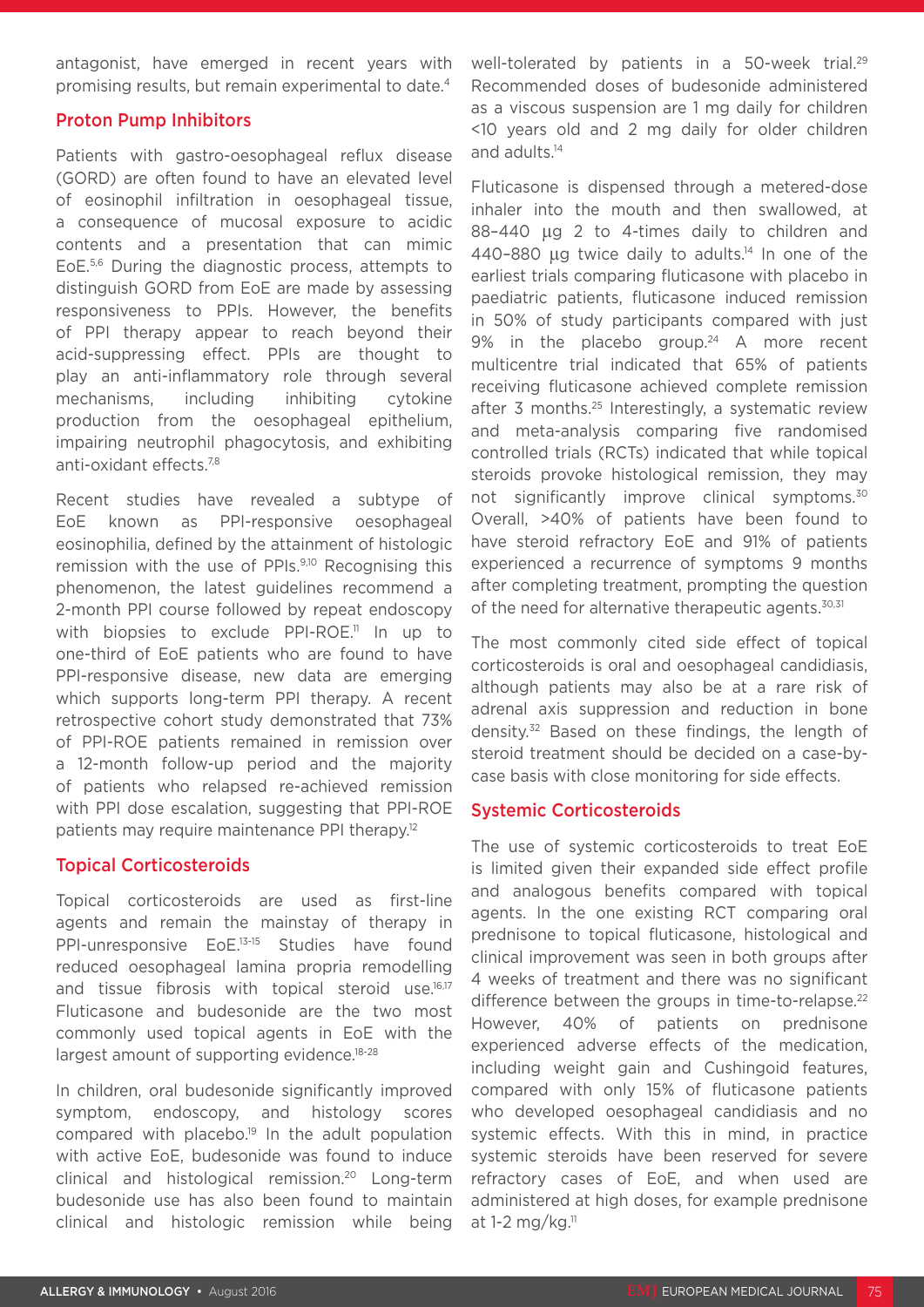#### Table 1: Eosinophilic oesophagitis treatment summary.

| Therapy                           | Recommendation                                                                                                                                                                                                                                                                                                                                                                     |
|-----------------------------------|------------------------------------------------------------------------------------------------------------------------------------------------------------------------------------------------------------------------------------------------------------------------------------------------------------------------------------------------------------------------------------|
| Pharmacologic therapy             |                                                                                                                                                                                                                                                                                                                                                                                    |
| PPIs                              | Initial 2-month course followed by repeat endoscopy<br>with biopsies to distinguish diagnosis from GORD<br>Recommended therapy for subset of patients with<br>$\bullet$<br>PPI-ROE                                                                                                                                                                                                 |
| Topical corticosteroids*          | Used for initial and maintenance therapy in PPI-<br>$\bullet$<br>unresponsive EoE<br>Budesonide viscous suspension 1 mg/day for children<br>$\bullet$<br>or 2 mg/day for adults, typically in a divided dose<br>$\Omega$ r<br>Fluticasone via metered-dose inhaler 88-440 µg/day<br>$\bullet$<br>in a divided dose for children or 880-1760 µg/day in<br>a divided dose for adults |
| Systemic corticosteroids          | Reserved for severe refractory cases given side effect<br>$\bullet$<br>profile                                                                                                                                                                                                                                                                                                     |
| Leukotriene receptor antagonists  | $\bullet$<br>Not recommended                                                                                                                                                                                                                                                                                                                                                       |
| Immunomodulators                  | $\bullet$<br>Not recommended                                                                                                                                                                                                                                                                                                                                                       |
| <b>Biologics</b>                  | $\bullet$<br>Under clinical investigation                                                                                                                                                                                                                                                                                                                                          |
| Anti-IgE antibody                 | $\bullet$<br>Under clinical investigation                                                                                                                                                                                                                                                                                                                                          |
| Dietary therapy                   |                                                                                                                                                                                                                                                                                                                                                                                    |
| Elemental diet                    | Amino acid based allergen-free formula followed by<br>$\bullet$<br>slow reintroduction of foods<br>Most effective but also most strict, causing difficulty<br>$\bullet$<br>with adherence                                                                                                                                                                                          |
| Testing-directed elimination diet | Elimination of food groups based on allergy testing<br>$\bullet$<br>Overall poor efficacy and the least favoured of the<br>$\bullet$<br>three dietary regimens                                                                                                                                                                                                                     |
| Empiric elimination diet          | Six most commonly allergenic food groups (milk,<br>$\bullet$<br>soy, egg, wheat, peanuts/tree nuts, shellfish/fish)<br>are removed from the diet and slowly, individually<br>reintroduced after a symptomatic and histologic<br>response<br>Validated in adults, better concordance than with the<br>$\bullet$<br>elemental diet                                                   |
| <b>Endoscopic treatment</b>       |                                                                                                                                                                                                                                                                                                                                                                                    |
| Endoscopic dilation               | Usually reserved for patients who relapse on<br>pharmacologic or dietary therapy<br>First-line therapy if high-grade strictures present<br>$\bullet$                                                                                                                                                                                                                               |

GORD: gastro-oesophageal reflux disease; PPIs: proton pump inhibitors; IgE: immunoglobulin E; EoE: eosinophilic oesophagitis. PPI-ROE: PPI-responsive oesophageal eosinophilia. \*Note that no US Food and Drug Administration (FDA)-approved therapies for EoE have been approved to date. The dosing listed above is based on 2013 American College of Gastroenterology (ACG)

published guidelines.

## Leukotriene Antagonists, Biologics, and Other Therapies

Montelukast, a leukotriene D4 receptor antagonist, has been studied as a potential therapeutic target in EoE, since leukotriene D4 is a chemotactic factor for eosinophils and could

play a role in the disease pathogenesis.15 One small prospective study of 12 patients demonstrated a symptomatic but not histologic benefit, and noted the occurrence of multiple side effects.<sup>33</sup> Furthermore, when administered to patients in remission who completed a 6-month course of fluticasone treatment, montelukast did not succeed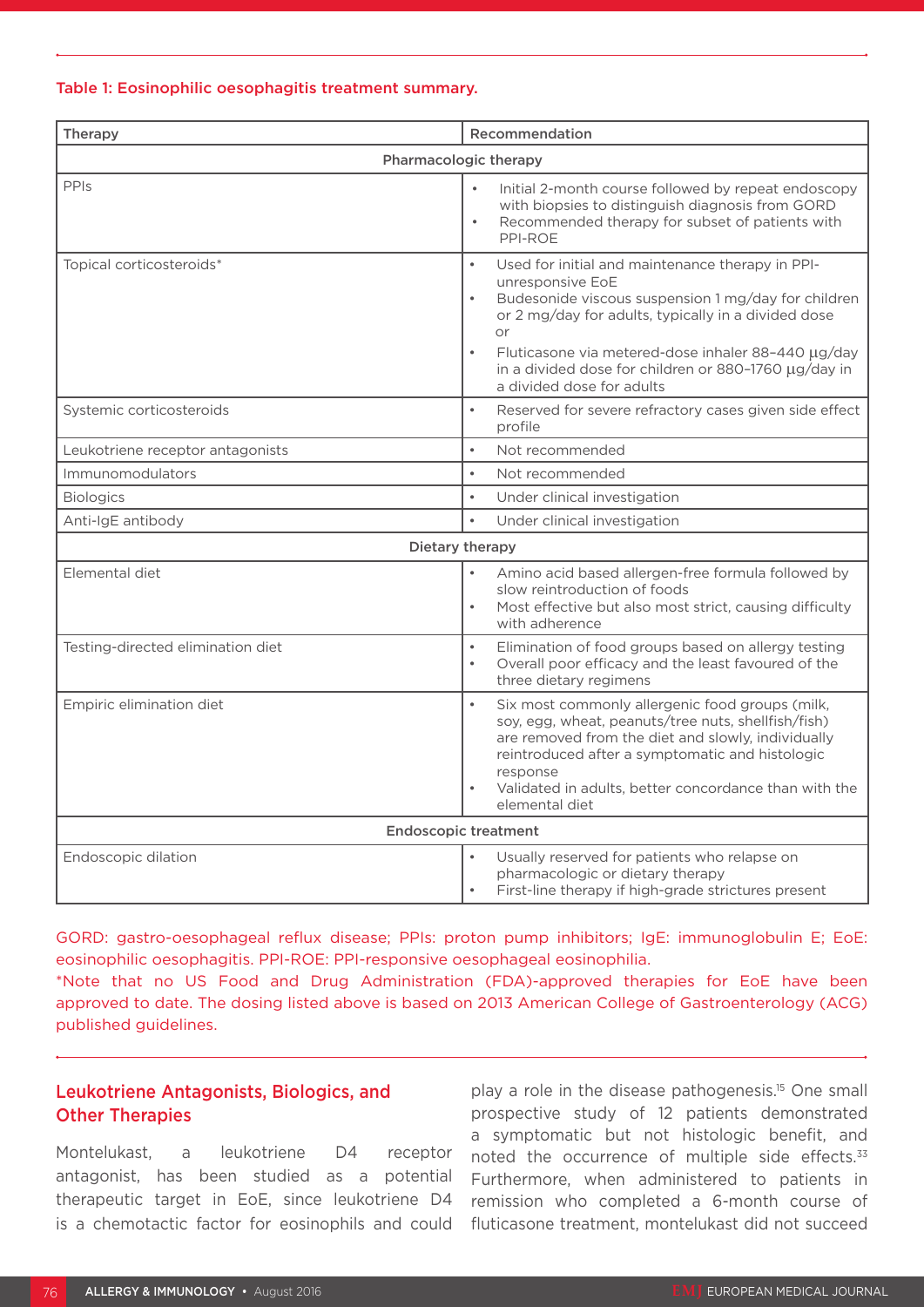in maintaining clinical or histological remission.<sup>34</sup> Based on this evidence, the use of leukotriene receptor antagonists is not a recommended treatment regimen.

Multiple biologics have been studied in EoE, with the most researched being interleukin (IL)-5 antibodies. Cytokine IL-5 is a key eosinophil growth and activation factor.<sup>35</sup> Mepolizumab, a humanised monoclonal antibody against IL-5, was studied in two small RCTs of adult and paediatric EoE patients.36,37 Both trials demonstrated a significant reduction in oesophageal eosinophilia in the treatment group, and while the drug was welltolerated in the adult population there was no evidence of symptomatic improvement. In a RCT in the paediatric population of reslizumab, an IL-5 neutralising antibody, there was a statistically significant decline in eosinophil numbers after treatment, but no significant improvement in symptoms compared with placebo.<sup>38</sup> The use of the tumour necrosis factor alpha inhibitor, infliximab, was described in three patients of refractory EoE, determining no reduction in either eosinophilic infiltration or symptom scores.<sup>39</sup> To date, biologic therapies are currently under study and are not recommended for routine use. There are currently several ongoing trials in EoE, including an advanced examination of the role of infliximab in EoE, as well as studies investigating novel agents such as the study of dupilumab, a fully human monoclonal antibody directed against IL-4 receptors.

Very limited data exists regarding the use of immunomodulators to treat EoE. A case series of three patients treated with azathioprine or 6-mercaptopurine resulted in all three patients experiencing clinical and histological remission.40 However, given the significant side effect profile of these agents with little accompanying data on their benefit, these agents need to be studied more extensively before they become recommended therapy.

Omalizumab, an anti-immunoglobulin E antibody, is one potential therapeutic target in EoE. A case report of two patients noted improvement in symptoms after omalizumab treatment; however, no histologic change was found.<sup>41</sup> Additionally, no RCTs exist involving omalizumab in the current literature. Furthermore, given that EoE is a transmural disease, new fibroblast-targeted therapies, such as JAK-STAT6 pathway inhibitors, are currently under investigation with the potential

of treating both the epithelial fibrosis and the subepithelial fibrosis.42 Finally, OC000459 is a receptor antagonist to the CRTh2 which mediates chemotaxis of inflammatory cells. including eosinophils. This agent has been more extensively studied in asthmatic patients; however, a RCT of 26 patients demonstrated a moderate but significant improvement in oesophageal eosinophilia and its symptoms after 8 weeks.<sup>43</sup>

### DIETARY THERAPY

EoE is strongly associated with multiple allergic conditions, including atopic dermatitis, asthma, and food allergies. The avoidance of potential food allergens through dietary modification in patients with EoE has been used as a non-pharmacologic treatment strategy. Patients are most effectively managed by a multi-disciplinary team including allergy specialists and registered dieticians to help implement and oversee dietary therapy. Three distinct dietary approaches have been studied in the treatment of EoE: elemental diet, testing-directed elimination diet, and the empiric elimination diet.

#### Elemental Diet

Patients on the elemental diet are placed on an amino acid based allergen-free formula. The elemental diet has been found to be the most effective of all diets in EoE, with 90.8% of patients achieving histologic remission.<sup>44</sup> The diet's efficacy has been most extensively studied in children, demonstrating a significant improvement in both symptoms and histologic findings.45,46 Only one study in the existing literature verified the benefit of the elemental diet in adults, with complete or near complete endoscopic response in 72% of patients.47 Beyond decreasing eosinophil infiltration, there may be evidence that the diet also decreases the degree of oesophageal fibrosis.48

Once patients achieve clinical and histological improvement, foods are slowly introduced starting with the least allergenic. The main disadvantage of this regimen lies in its strict guidelines, avoidance of solid food, and overall poor tolerability particularly in the adult population. Consequently, practitioners often reserve it for patients who fail other therapies.

#### Testing-Directed Elimination Diet

Allergy testing-directed elimination diets are based on the results of allergy testing from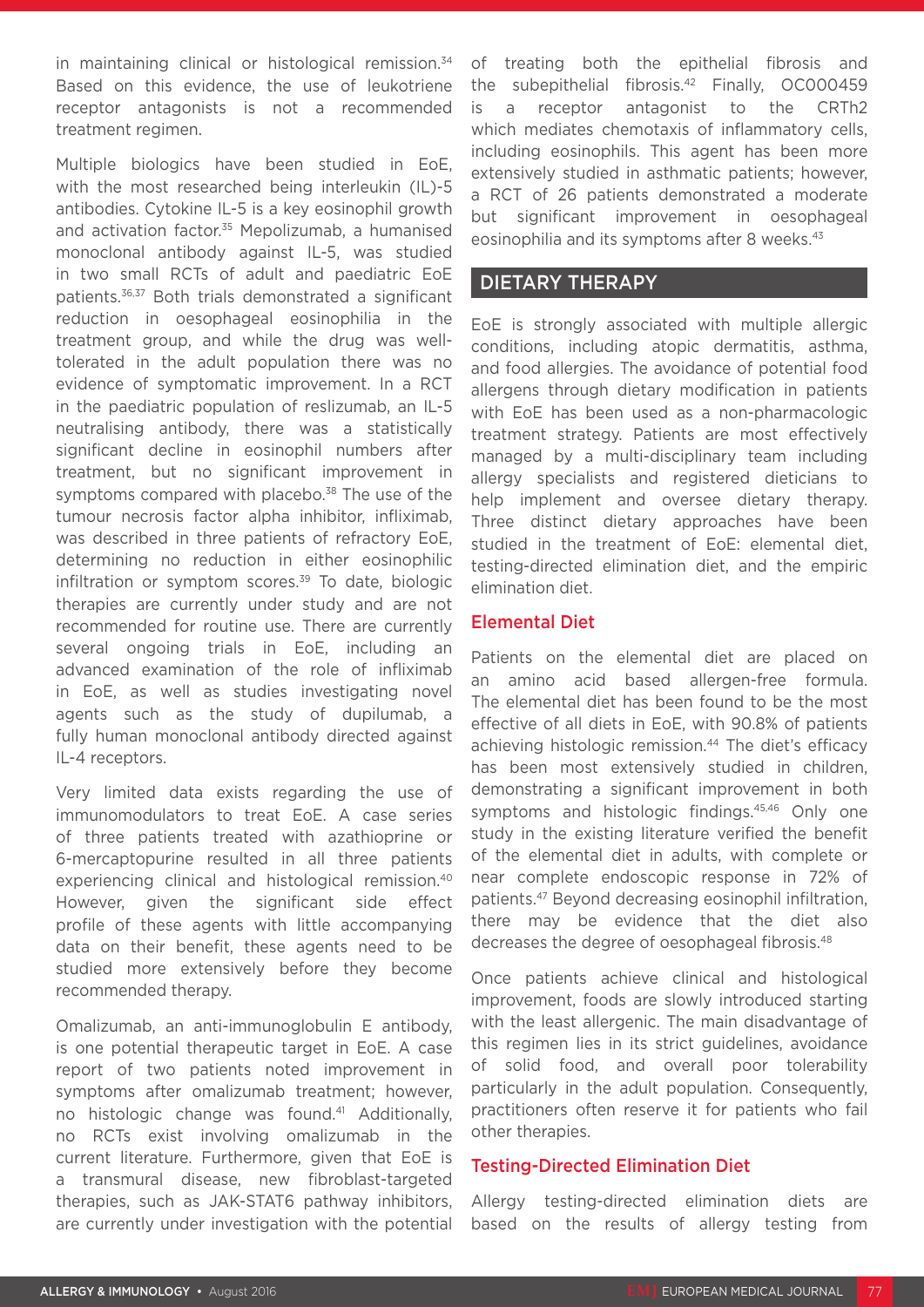radioallergosorbent or skin-prick tests. In a large study of the paediatric population, 49% of participants had normalisation of their oesophageal biopsy findings, after the exclusion of participants treated with an elemental diet.<sup>49</sup> The largest prospective study of adults utilising an individualised diet based on three different skin tests demonstrated a poor response, with 66% of patients having neither a clinical nor histological response to the dietary therapy.50 A meta-analysis of 14 studies, including both paediatric and adult patients, found the diet's overall efficacy to be 45.5%.<sup>43</sup>

One limitation of this approach lies in the origin of the diet design, as skin prick tests are only successful in identifying foods causing allergic symptoms in approximately 13% of cases.<sup>51</sup> Combined with its suboptimal results compared to the other available dietary therapies, the testingdirected elimination diet has fallen out of favour for non-paediatric patients in general practice.

#### Empiric Elimination Diet

Compared with allergy testing, the best way to identify food allergens has been confirmed to be through food reintroduction.<sup>51</sup> The most extensively studied empiric elimination diet is the SFED where the six most commonly allergenic food groups (milk, soy, egg, wheat, peanuts/tree nuts, and shellfish/fish) are removed from the patient's diet. To date, extending this diet to avoid rye and barley, or implementing a gluten-free diet, has not been proven to be effective in improving clinical or histologic outcomes in EoE.52 After confirmed symptomatic and histologic response, on average 6 weeks later the food groups are slowly and individually reintroduced while monitoring for disease reoccurrence. An individualised approach to food reintroduction can be applied given no existing guidelines outlining the order in which food can be reintroduced. However, it should be noted that milk and wheat products are usually added last, as they are the most common source for allergies.<sup>53</sup>

The SFED was first studied in children, where 74% of the study participants experienced improvement of oesophageal inflammation.54 Subsequent studies validated comparable findings in adults, with the most common food triggers identified as milk and wheat.51,55 A group investigating the four-food elimination diet (FFED) found its effectiveness to be 54%, with a total of 72% of patients improving if the SFED was applied to the FFED nonresponders.56 A recognised advantage of the empiric elimination diet is significantly improved concordance compared to the elemental diet. Additionally, once specific food allergens are identified, long-term avoidance of the offending agents has shown to produce both clinical and histopathological remission.<sup>55</sup>

### ENDOSCOPIC TREATMENT

Endoscopic dilation is usually reserved for patients who relapse on pharmacologic or dietary regimens, and occasionally as first-line therapy if highgrade strictures are initially present. Dilation is performed using one of three types of dilators: mercury or tungsten-filled bougies, wire-guided polyvinyl dilators, or endoscopically-guided balloon dilators.57 The safety of these procedures has been verified with rare incidence of major complications.58 A meta-analysis of RCTs of dilations in EoE confirmed that perforation rates remain <1%.59,60 Less threatening complications such as post-procedural chest pain can occur in up to 75% of patients, but have been found to be well-tolerated by patients.<sup>61</sup>

Retrospective studies have shown that dilation success, defined by symptom resolution, occurs in 83-93% of patients.<sup>61,62</sup> In the absence of severe oesophageal stricturing disease, it is reasonable to consider initial treatment with medical or dietary therapy before proceeding to dilation.14 A RCT of newly diagnosed EoE patients with mild-tomoderate strictures on PPIs and fluticasone, randomised to dilation or no dilation at time of endoscopy, demonstrated no significant reduction in dysphagia scores between the treatment groups, highlighting that patients without severe strictures may not benefit from endoscopic therapy.<sup>63</sup>

Given frequent recurrence of symptoms postdilation in 20–25% of patients, serial dilations are often performed to achieve a symptom response.59,64 In a retrospective study of steroidnaïve EoE patients, the authors used endoscopic dilation as a long-term therapy and maintained patients' symptoms over 13 years with biennial dilations.65 Sequential dilations are necessary as the intervention does not itself inhibit the pathophysiology of the disease and does not prevent future stricture formation. Studies showed that dilation did not influence the histologic presentation of EoE, with no reduction in oesophageal eosinophilia after the procedure.<sup>61,66</sup>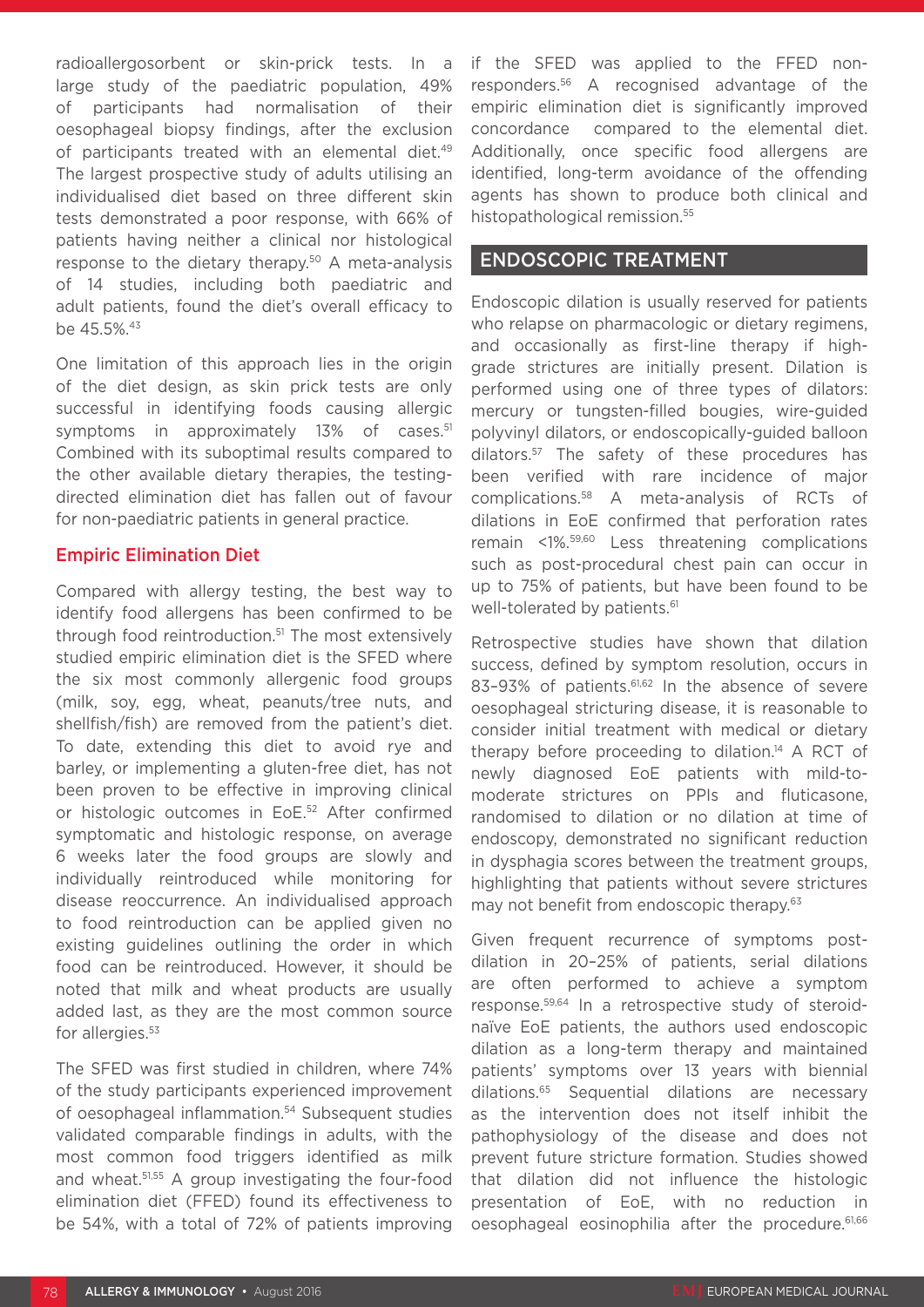

Figure 1: Algorithm for diagnosis and management of eosinophilic oesophagitis.

GO: gastro-oesophageal; EOS/HPF: eosinophils per high-power field; PPI: proton pump inhibitor; EoE: eosinophilic oesophagitis; OGD: oesophagogastroduodenoscopy. *Modified from Kavitt RT et al. with permission.67*

Thus, when choosing a therapy, it is important to note that oesophageal dilation is thought to treat the clinical symptoms of EoE without changing the course of the underlying disease process.

### **CONCLUSION**

EoE has been defined as a clinicopathological diagnosis, incorporating assessment of eosinophilic burden on histology and patient symptoms and presentation.14 EoE treatment seeks to target the underlying inflammatory process and suspected triggers, such as food allergens. In the treatment of EoE, a multidisciplinary and collaborative care team comprising of gastroenterologists, allergy/ immunology specialists, and dieticians is vital

to a successful treatment of comorbid allergic diatheses. Ultimately the goal of treatment is to improve patients' quality of life by reducing symptoms and preventing complications. Current therapeutic options suggest initiating a course of PPIs to confirm the diagnosis and using topical corticosteroids as the mainstay of treatment (Figure 1). The majority of research in dietary therapies has been conducted in the paediatric population, and more data is needed to confirm their efficacy in adults. Future therapies will be based on an improved understanding of the disease pathogenesis, and treatment recommendations will continue to evolve with ongoing research and the development of novel promising therapies.

#### REFERENCES

1. Landres RT et al. Eosinophilic esophagitis in a patient with vigorous achalasia. Gastroenterology. 1978;74(6):1298-301.

2. Dellon ES. Epidemiology of eosinophilic esophagitis. Gastroenterol Clin North Am. 2014;43(2):201-18.

3. Dellon ES. Diagnosis and management of eosinophilic esophagitis. Clin Gastroenterol Hepatol. 2012;10(10):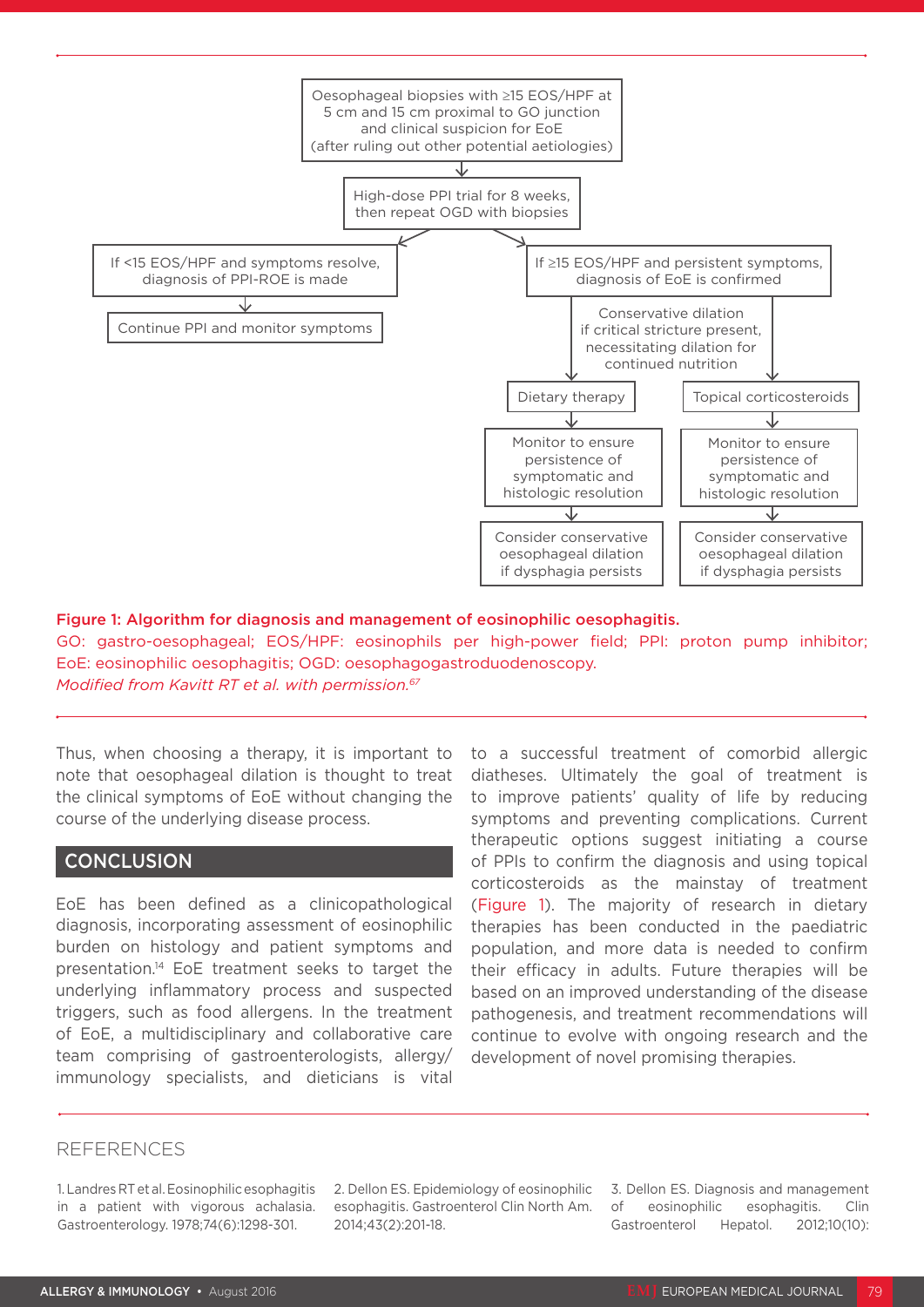#### 1066-78.

4. Dellon ES, Liacouras CA. Advances in clinical management of eosinophilic esophagitis. Gastroenterology. 2014; 147(6):1238-54.

5. Kandulski A, Malfertheiner P. Gastroesophageal reflux disease--from reflux episodes to mucosal inflammation. Nat Rev Gastroenterol Hepatol. 2012;9(1): 15-22.

6. Molina-Infante J et al. Proton pump inhibitor-responsive oesophageal eosinophilia: An entity challenging current diagnostic criteria for eosinophilic oesophagitis. Gut. 2016;65(3):524-31.

7. Cheng E et al. Omeprazole blocks eotaxin-3 expression by oesophageal squamous cells from patients with eosinophilic oesophagitis and GORD. Gut. 2013;62(6):824-32.

8. Kedika RR et al. Potential antiinflammatory effects of proton pump inhibitors: A review and discussion of the clinical implications. Dig Dis Sci. 2009; 54(11):2312-7.

9. Molina-Infante J et al. Review article: proton pump inhibitor therapy for suspected eosinophilic oesophagitis. Aliment Pharmacol Ther. 2013;37(12): 1157-64.

10. Kia L, Hirano I. Distinguishing GERD from eosinophilic oesophagitis: concepts and controversies. Nat Rev Gastroenterol Hepatol. 2015;12(7):379-86.

11. Dellon ES et al. ACG clinical guideline: Evidenced based approach to the diagnosis and management of esophageal eosinophilia and eosinophilic esophagitis (EoE). Am J Gastroenterol. 2013;108(5): 679-92.

12. Molina-Infante J et al. Long-term loss of response in proton pump inhibitorresponsive esophageal eosinophilia is uncommon and influenced by CYP2C19 genotype and rhinoconjunctivitis. Am J Gastroenterol. 2015;110(11):1567-75.

13. Furuta GT et al. Eosinophilic esophagitis in children and adults: A systematic review and consensus recommendations for diagnosis and treatment. Gastroenterology. 2007;133(4):1342-63.

14. Liacouras CA et al. Eosinophilic esophagitis: Updated consensus recommendations for children and adults. J Allergy Clin Immunol. 2011;128(1): 3-20 e6; quiz 21-2.

15. Redd M, Schey R. Eosinophilic esophagitis: current treatment. Dig Dis Sci. 2013;58(3):613-20.

16. Aceves SS et al. Resolution of remodeling in eosinophilic esophagitis correlates with epithelial response to topical corticosteroids. Allergy. 2010;65(1): 109-16.

17. Kagalwalla AF et al. Eosinophilic esophagitis: epithelial mesenchymal transition contributes to esophageal remodeling and reverses with treatment. J Allergy Clin Immunol. 2012;129(5): 1387-96.e7.

18. Elliott EJ et al. Non-surgical interventions for eosinophilic esophagitis. Cochrane Database Syst Rev. 2010(3): CD004065.

19. Dohil R et al. Oral viscous budesonide is effective in children with eosinophilic esophagitis in a randomized, placebocontrolled trial. Gastroenterology. 2010; 139(2):418-29.

20. Straumann A et al. Budesonide is effective in adolescent and adult patients with active eosinophilic esophagitis. Gastroenterology. 2010;139(5):1526-37.

21. Dellon ES et al. Viscous topical is more effective than nebulized steroid therapy for patients with eosinophilic esophagitis. Gastroenterology. 2012;143(2):321-4.

22. Schaefer ET et al. Comparison of oral prednisone and topical fluticasone in the treatment of eosinophilic esophagitis: a randomized trial in children. Clin Gastroenterol Hepatol. 2008;6(2):165-73.

23. Peterson KA et al. Comparison of esomeprazole to aerosolized, swallowed fluticasone for eosinophilic esophagitis. Dig Dis Sci. 2010;55(5):1313-9.

24. Konikoff MR et al. A randomized, double-blind, placebo-controlled trial of fluticasone propionate for pediatric eosinophilic esophagitis. Gastroenterology. 2006;131(5):1381-91.

25. Butz BK et al. Efficacy, dose reduction, and resistance to high-dose fluticasone in patients with eosinophilic esophagitis. Gastroenterology. 2014;147(2):324-33.

26. Alexander JA et al. Swallowed fluticasone improves histologic but not symptomatic response of adults with eosinophilic esophagitis. Clin Gastroenterol Hepatol. 2012;10(7):742-9.

27. Moawad FJ et al. Randomized controlled trial comparing aerosolized swallowed fluticasone to esomeprazole for esophageal eosinophilia. Am J Gastroenterol. 2013;108(3):366-72.

28. Gupta SK et al. Efficacy and safety of oral budesonide suspension in pediatric patients with eosinophilic esophagitis. Clin Gastroenterol Hepatol. 2015;13(1): 66-76.

29. Straumann A et al. Long-term budesonide maintenance treatment is partially effective for patients with eosinophilic esophagitis. Clin Gastroenterol Hepatol. 2011;9(5):400-9.

30. Murali AR et al. Topical steroids in Eosinophilic Esophagitis: Systematic Review and Meta-analysis of Placebo Controlled Randomized Clinical Trials. J Gastroenterol Hepatol. 2016;31(6):1111-9.

31. Helou EF et al. 3-yr-follow-up of topical corticosteroid treatment for eosinophilic

esophagitis in adults. Am J Gastroenterol. 2008;103(9):2194-9.

32. Furuta GT, Katzka DA. Eosinophilic Esophagitis. N Engl J Med. 2015;373(17): 1640-8.

33. Attwood SE et al. Eosinophilic oesophagitis: A novel treatment using Montelukast. Gut. 2003;52(2):181-5.

34. Lucendo AJ et al. Montelukast was inefficient in maintaining steroidinduced remission in adult eosinophilic esophagitis. Dig Dis Sci. 2011;56(12): 3551-8.

35. Corren J. Inhibition of interleukin-5 for the treatment of eosinophilic diseases. Discov Med. 2012;13(71):305-12.

36. Straumann A et al. Anti-interleukin-5 antibody treatment (mepolizumab) in active eosinophilic oesophagitis: a randomised, placebo-controlled, doubleblind trial. Gut. 2010;59(1):21-30.

37. Assa'ad AH et al. An antibody against IL-5 reduces numbers of esophageal intraepithelial eosinophils in children with eosinophilic esophagitis. Gastroenterology. 2011;141(5):1593-604.

38. Spergel JM et al. Reslizumab in children and adolescents with eosinophilic esophagitis: results of a double-blind, randomized, placebo-controlled trial. J Allergy Clin Immunol. 2012;129(2):456-63, 463.e1-3.

39. Straumann A et al. Anti-TNF-alpha (infliximab) therapy for severe adult eosinophilic esophagitis. J Allergy Clin Immunol. 2008;122(2):425-7.

40. Netzer P et al. Corticosteroiddependent eosinophilic oesophagitis: azathioprine and 6-mercaptopurine can induce and maintain long-term remission. Eur J Gastroenterol Hepatol. 2007;19(10): 865-9.

41. Rocha R et al. Omalizumab in the treatment of eosinophilic esophagitis and food allergy. Eur J Pediatr. 2011;170(11): 1471-4.

42. Cheng E et al. JAK-STAT6 pathway inhibitors block eotaxin-3 secretion by epithelial cells and fibroblasts from esophageal eosinophilia patients: Promising agents to improve inflammation and prevent fibrosis in EoE. Plos One. 2016; 11(6):e0157376.

43. Straumann A et al. Anti-eosinophil activity and clinical efficacy of the CRTH2 antagonist OC000459 in eosinophilic esophagitis. Allergy. 2013;68(3):375-85.

44. Arias A et al. Efficacy of dietary interventions for inducing histologic remission in patients with eosinophilic esophagitis: A systematic review and metaanalysis. Gastroenterology. 2014;146(7): 1639-48.

45. Markowitz JE et al. Elemental diet is an effective treatment for eosinophilic esophagitis in children and adolescents.